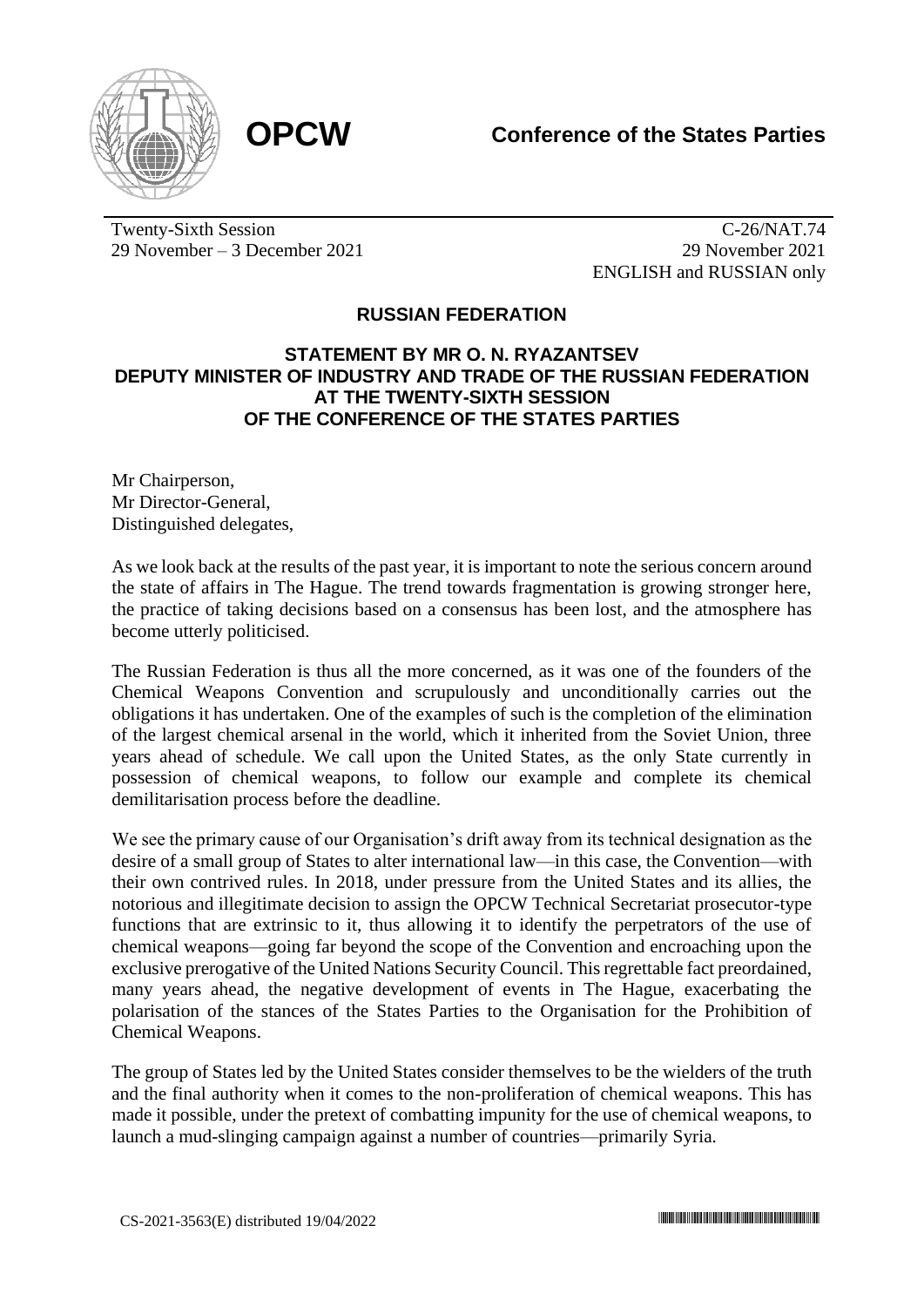C-26/NAT.74 page 2

The illegitimate Investigation and Identification Team is operating in full swing; it has—based on unconvincing and sometimes simply falsified conclusions of the Fact-Finding Mission (FFM) investigating the use of chemical weapons in Syria—taken it upon itself to issue accusatory findings against Damascus, having forgotten that Syria, in spite of the difficult situation in the region, voluntarily joined the Convention. The culmination of this process was the deprivation of the rights and privileges of a State Party—Syria—under the Convention: a first in the history of the Organisation. The biased and unjust decision taken by the Conference at its Twenty-Fifth Session does not do any honour to our Organisation. It is this kind of attitude towards Syria—a fully-fledged member of the OPCW—that holds back other States that are currently outside of the umbrella of the Convention from taking the decision to accede to this international treaty.

To the contrary, the OPCW was meant to unite the States Parties to the Convention in order to resolve current important issues related to the global elimination of chemical weapons and the prevention of their re-emergence.

It is against this backdrop that the Secretariat's work resulted in objections among many delegations. This is primarily related to the scandal that unfolded around the preparation of the FFM report on the chemical incident that took place in Douma, Syria, in April 2018. Despite the calls for an honest investigation by States Parties, as well as the international community, leading scientists, and experts—including the first Director-General, Mr Bustani—the Secretariat preferred to keep quiet. This only heightened suspicions that the report had been completely rewritten in order to justify the unprovoked aggression against the sovereignty of the Syrian Arab Republic on the night of 14 April 2018 by the United States, Great Britain, and France.

Our Organisation is also being derailed by the orchestration, by a small group of countries, of a campaign related to the imaginary poisoning of Mr Navalny in August 2020. They are demanding that Russia, in collaboration with the Secretariat, conduct an investigation into what took place. At the front and centre of these so-called concerned States, we see Great Britain, Germany, France, and Sweden. Yet it is these very same countries that are doing everything in their power to ensure that the truth never sees the light of day. This is the only way to interpret their stubborn unwillingness—bordering on cynicism—to provide substantive answers to the requests of the Russian Federation under paragraph 2 of Article IX of the Convention. They only ignore them completely, or only provide information that cannot in any way be considered "sufficient to answer the doubt or concern raised along with an explanation of how the information provided resolves the matter". We will continue to insist on receiving exhaustive answers both from the aforementioned countries and from the Secretariat. From the latter, as before, we expect our legitimate request for the provision of video materials that were recorded during the provision of technical assistance in Germany to be met. This data is crucial to ensure compliance with chain-of-custody procedures.

We are deeply concerned by the Secretariat's explanation of the inability to provide the technical assistance that Russia requested under paragraph 38(e) of Article VIII of the Convention referring to certain "standard" procedures in these types of situations. In other words, we are being assured that because the working parameters for OPCW experts in Great Britain and Germany were different, the Secretariat just cannot meet us halfway. The flaw in this conclusion is obvious to any unbiased person. The Secretariat has really only been busy putting its own conditions for cooperation in place, applicable exclusively for conducting investigations into the fabricated use of chemical weapons.